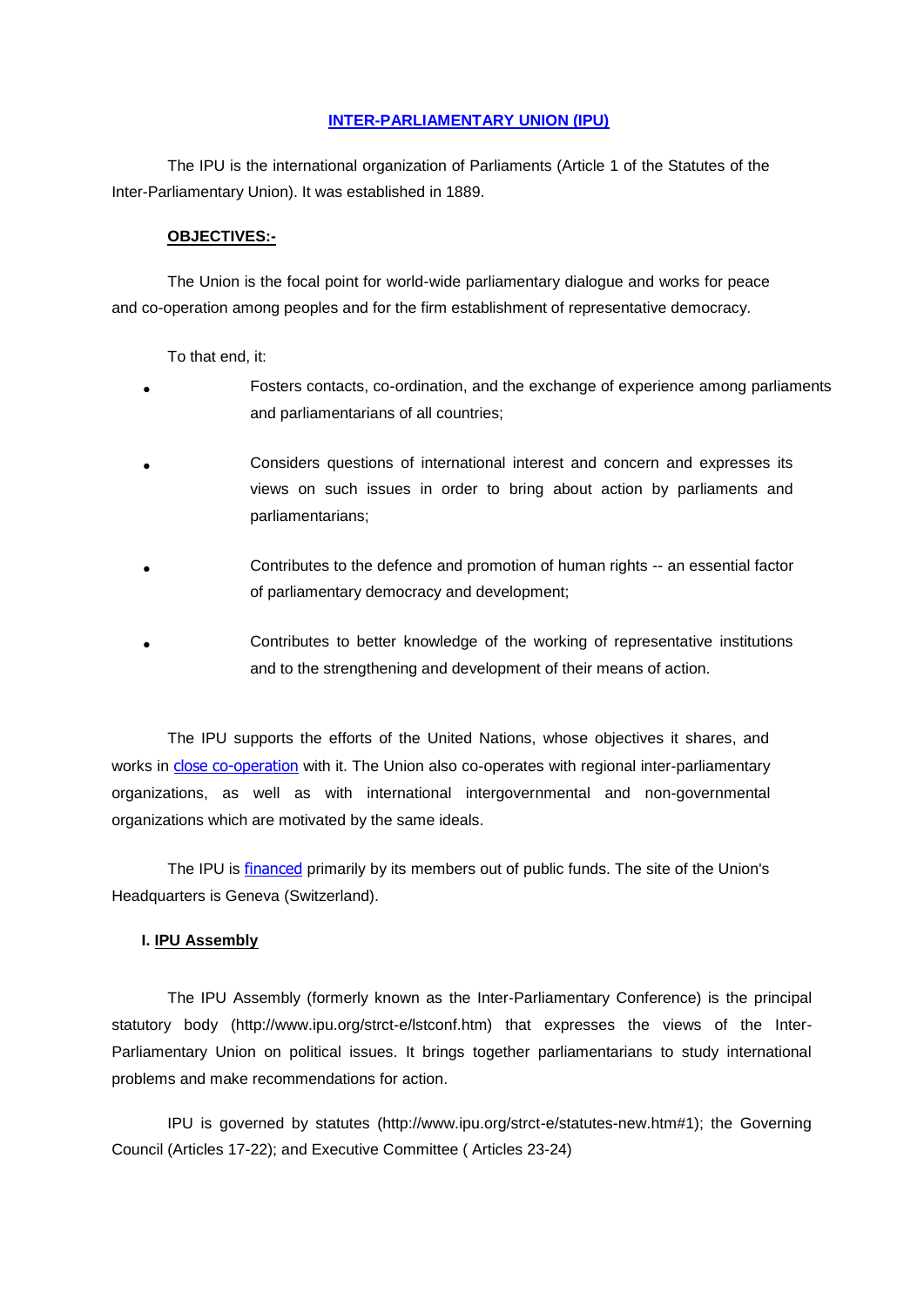## I**I. Governing Council**

The Governing Council (formerly called Inter-Parliamentary Council) is the plenary policymaking body of the Inter-Parliamentary Union (http://www.ipu.org/strct-e/cnlpres.htm). A number of [committees and working groups](http://www.ipu.org/strct-e/comtees.htm) are subordinated to it and report to the Council on their work. The [President of the Inter-Parliamentary Union](http://www.ipu.org/strct-e/presdnt.htm) is ex-officio President of the Governing Council.

The Council establishes the annual programme and budget of the Union, is responsible for the admission or suspension of [members and Associate Members](http://www.ipu.org/english/membshp.htm), and establishes the list of Assembly [observers](http://www.ipu.org/strct-e/obsrv-new.htm). Occasionally, the Council considers substantive issues and adopts thematic resolutions and policy statements, the most recent of which are [listed below](http://www.ipu.org/strct-e/cnlpres.htm#Resolutions). The Governing Council is composed of three representatives from each member parliament. The Council works according to its [Rules](http://www.ipu.org/strct-e/cnlrules-new.htm).

#### **III. Executive Committees**

In accordance with the Union's [Statutes](http://www.ipu.org/strct-e/statutes-new.htm), this 17-member body oversees the administration of the Inter-Parliamentary Union and provides advice to the [Governing Council](http://www.ipu.org/strct-e/cnlpres.htm). (http://www.ipu.org/strcte/excom.htm)

The 15 members of the Executive Committee are elected by the Council for a four-year term. The [President of the IPU](http://www.ipu.org/strct-e/presdnt.htm) is an *ex officio* member and President of the Committee. The President of the [Co-ordinating Committee of Women Parliamentarians](http://www.ipu.org/strct-e/comtees.htm#women) is an *ex officio* member of the Executive Committee for a two-year term which can be renewed once. Not less than 12 members of the Executive Committee are elected from among members of the Governing Council and at least three members [must be women](http://www.ipu.org/iss-e/women.htm).

The Executive Committee advises the Council on matters relating to affiliation and reaffiliation to the Union, fixes the date and place of Council sessions and establishes the provisional agenda, recommends to the Council the agenda of the [Assembly](http://www.ipu.org/strct-e/lstconf.htm), taking into account the proposals made by the National Groups. It also proposes to the Council the annual work programme and budget of the Union. The Executive Committee controls the administration of the Secretariat as well its activities in the execution of the decisions taken by the Assembly and the Council. The Executive Committee works in accordance with its [Rules](http://www.ipu.org/strct-e/exrules-new.htm).

## **IV. Standing Committees**

There are three Standing Committees set up by the IPU Governing Council to assist the Assembly in its work. The Committees are as under:

(1) *First Standing Committee on Peace and International Security;*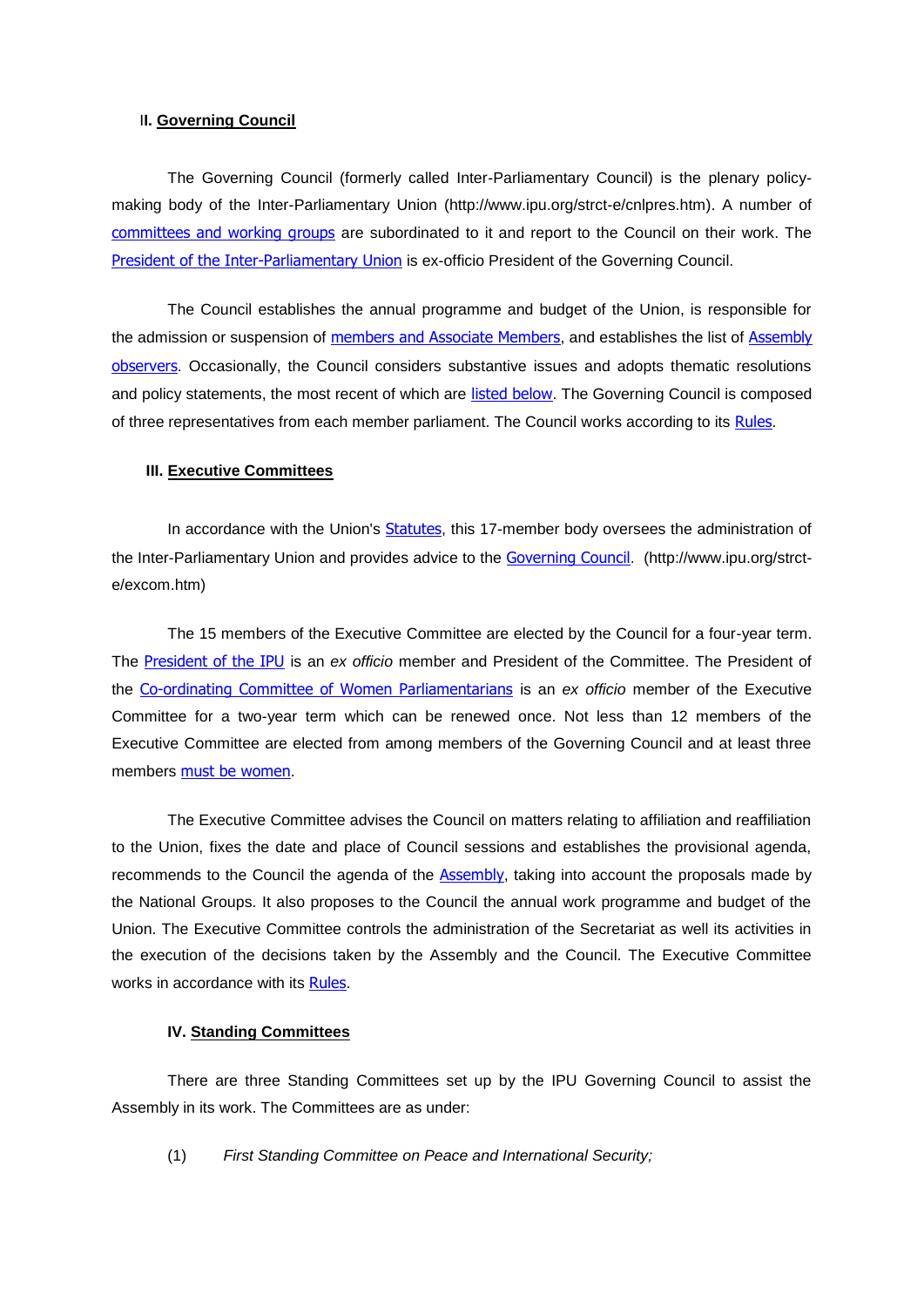- *(2) Second Standing Committee on Sustainable Development, Finance and Trade;*
- *(3) Third Standing Committee on Democracy and Human Rights*

All IPU National Groups are represented on each Standing Committee by one member and one substitute.

## **V. Meeting of Women Parliamentarians**

The meeting of women parliamentarians is a separate organ of the IPU, which meets on the occasion of the first round of Statutory Meetings of the IPU and reports on its work to the Governing Council. The meeting can be attended by the parliamentarians of both the sexes. The meeting of women parliamentarians takes place on the day before the opening of the work of first assembly and is convened through a separate Convocation Circular. The agenda of the meeting includes one but not more than two substantive items for debate, which may relate to the competence of the Assembly. The meeting of women parliamentarians is assisted by a Coordinating Committee which consists of representatives from all the geo-political regions and their term is for two years.

# **VI. GEO-POLITICAL GROUPS**

Geopolitical groups play an important role in the functioning of the Inter-Parliamentary Union. Each group decides on its own working methods that best suit its participation in the activities of the Union and informs the Secretariat of its composition, the names of its officers, and its rules of procedure (http://www.ipu.org/strct-e/geopol.htm)

The following six geopolitical groups are currently active in the IPU :-

- 1. [Africa](http://www.ipu.org/strct-e/geopol.htm#Africa)
- 2. [Arab group](http://www.ipu.org/strct-e/geopol.htm#Arab)
- 3. [Asia-Pacific](http://www.ipu.org/strct-e/geopol.htm#Asia)
- 4. [Eurasia](http://www.ipu.org/strct-e/geopol.htm#Eurasia)
- 5. [Latin America](http://www.ipu.org/strct-e/geopol.htm#Latin)
- 6. [Twelve Plus](http://www.ipu.org/strct-e/geopol.htm#12+)

# **COMPOSITION OF ASIA-PACIFIC GEO-POLITICAL GROUP OF IPU**

The Geo-Political Group consists of following member countries:-

- 1. Afghanistan
- 2. Australia
- 3. Bangladesh
- 4. Cambodia
- 5. Canada
- 6. China
- 7. Democratic People's Republic of Korea
- 8. India